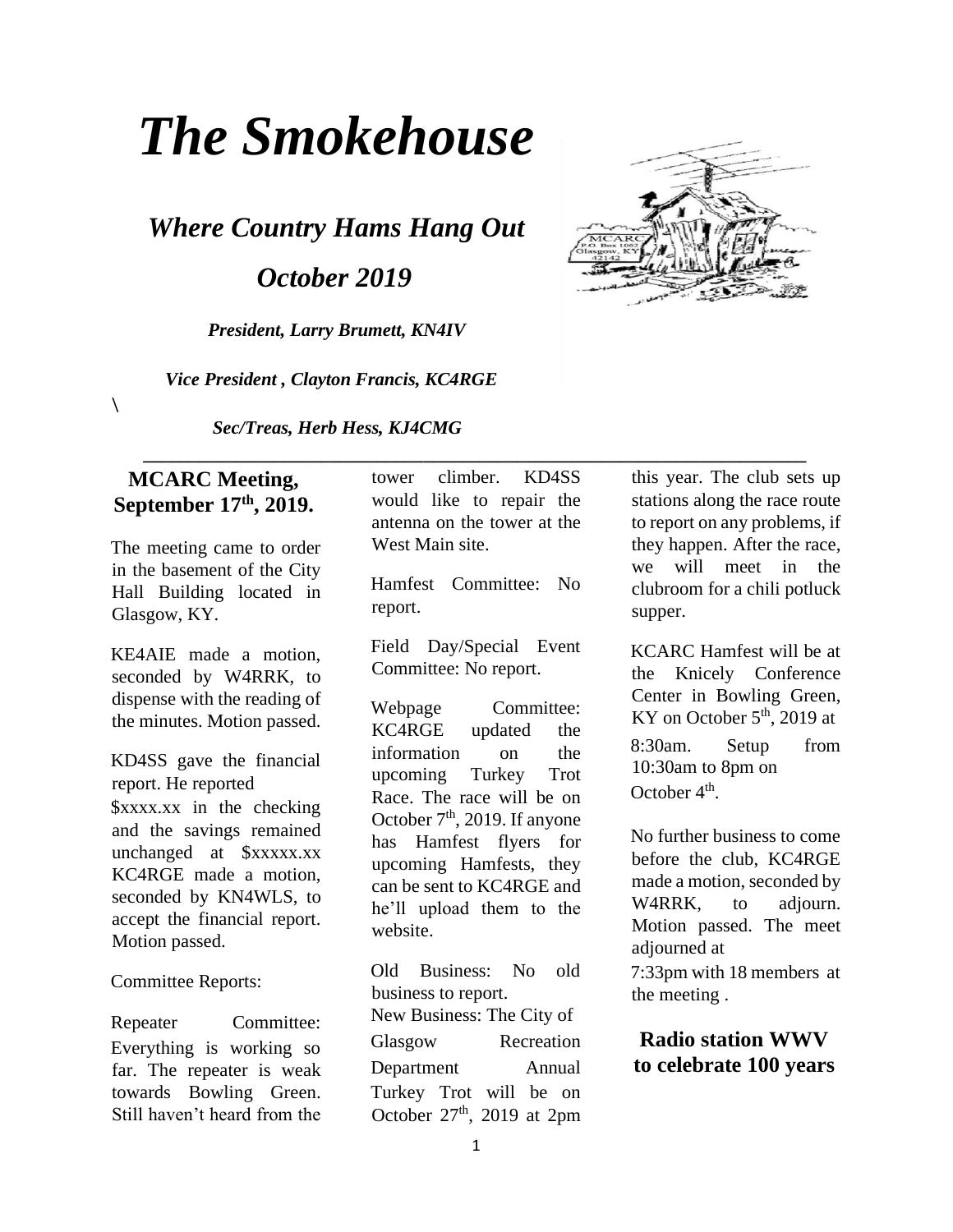Standard Time and Frequency station WWV celebrated its centenary on October 1. Radio amateurs were asked to participate by taking measurements and sharing their results

The Reporter Herald says: The world's oldest licensed radio station, which operates from a location just north of Fort Collins, will turn 100 years old on Oct. 1

That may sound like a long time for a radio station, but WWV specializes in time.

The radio station is best known for the broadcast of the national time standard —the atomic clock which is closely synchronized with Coordinated Universal Time, the measure by which clocks are synchronized throughout the world.

It also has played an important role through the years setting frequency standards for other radio operators. In those early days of radio, "people didn't know where they were on the dial," Dave Swartz of the WWV Centennial Committee said. Read the full story at https://www.reporterherald ..com/2019/09/22/radiostati on-wwv-to-celebrate100-years/

WWV Centennial Festival of Frequency **Measurements** 

As part of the WWV centennial, HamSCI and the Case Amateur Radio Club of Case Western Reserve University W8EDU request that all amateur radio stations, shortwave listeners, and others capable of making high-quality HF frequency measurements participate in the next "phase" of this experiment and publish their data to the HamSCI community on the opendata sharing site zenodo..org Details at https://hamsci.org/wwvcent ennial-festivalfrequencymeasurements 73, W4WTN

Ham Radio History: 1980 Russia launches first amateur satellites. destroyed in launch failure; three years to replace

## **ARRL Thanks Official Observers**

As the September 30 date for the closing of the Official Observer program nears, ARRL has expressed deep appreciation to the hundreds of volunteers who gave their time as Official Observers (OOs) to help preserve the integrity of the Amateur Radio frequencies.

The Official Observer program has served the Amateur Radio community and assisted the FCC Enforcement Bureau for more than 85 years. The OO program is giving way to the new Volunteer Monitor (VM) program, established as part of a formal partnership between ARRL and the FCC. ARRL and the FCC signed a Memorandum of Understanding (MOU) earlier this year that establishes the Volunteer Monitor program as a successor to the Official Observers.. The first Volunteer Monitors should be in place and ready to begin their duties this fall.

"Thank you for your dedication and service."

ARRL Regulatory Information Manager Dan Henderson, N1ND, said. "It was the good work of the OOs over many years that laid the foundation for the FCC to recommend this new agreement for enforcement." The FCC proposed the program following the closures of several FCC regional offices and a reduction in field staff.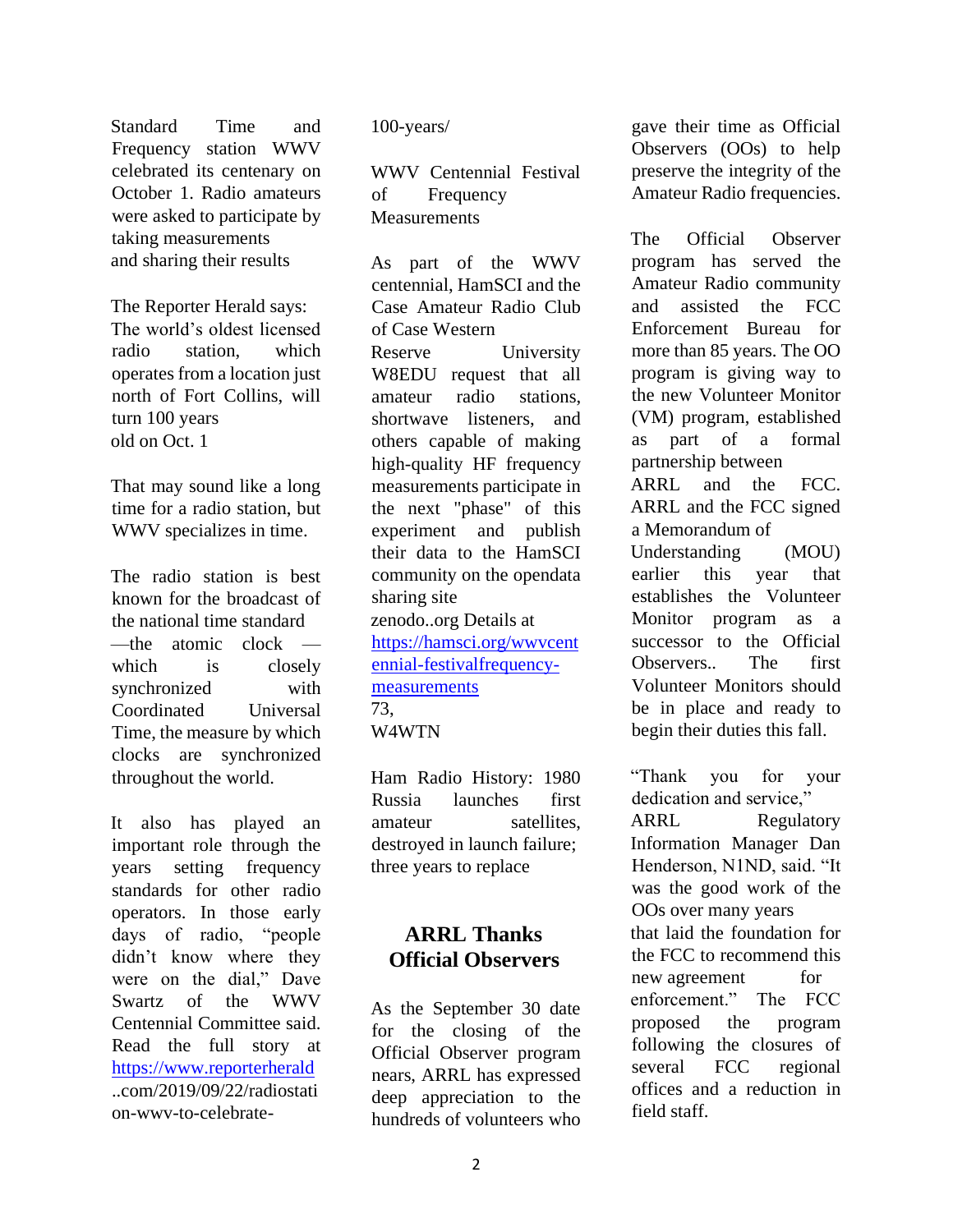Last February, Riley Hollingsworth, K4ZDH, who once handled Amateur Radio enforcement for the FCC, was named to oversee the development and implementation phases of the Volunteer Monitor program.

Under the new VM program, volunteers trained and vetted by ARRL will monitor the airwaves and gather evidence that could be used to correct misconduct as well as to recognize exemplary on-air operation. ARRL will refer instances of flagrant violation to the FCC for action, in accordance with FCC guidelines, and the FCC will give priority to enforcement cases developed by the VM program.

Official Observers were invited to apply to become Volunteer Monitors, and many did.

The requirements for being a Volunteer Monitor include:

+ Ability to utilize stateofthe-art receiving equipment and to access no-cost remote receive sites; strong writing and communication skills

+ An understanding of the importance of thorough documentation

+ Basic word processing and data entry skills

+ The ability to send such information, including recordings, to ARRL electronically.

Applicants also must be ARRL members, have no history of FCC enforcement action, hold a Technician or higher license class, and been licensed for at least 3 years.

Applicants underwent a training and certification program administered by ARRL and were vetted by ARRL through at least one oral interview and a preliminary evaluation by ARRL staff. Volunteer Monitors will serve 3-year terms at the pleasure of ARRL. http://www.arrl.org/news/a rrl-thanksofficialobservers-asvolunteermonitor-programis-set-todebut

#### 73,

#### W4WTN

Ham Radio History: 1980 Russia launches first amateur satellites. destroyed in launch failure; three years to replace

# **A SUMMER WITHOUT SUNSPOTS:**

Could northern summer 2019 go down in history as "the summer without sunspots"? From June 21st until Sept 22nd, the sun was blank more than 89% of the time. During the entire season only 6 tiny sunspots briefly appeared, often fading so quickly that readers would complain to Spaceweather.com, "you've labeled a sunspot that doesn't exist!" (No, it just disappeared.) Not a single significant solar flare was detected during this period of extreme quiet.

The sun on Sept. 22, 2019 as blank as a billiard ball. Credit: NASA/SDO

This is a sign that Solar Minimum is underway and probably near its deepest point. For 2019 overall (January through September), the sun has been blank 72% of the time, comparable to annual averages during the century-class Solar Minimum of 2008 (73%) and 2009 (71%). The current Solar Minimum appears to be century-class as well meaning you have to go back to the beginning of